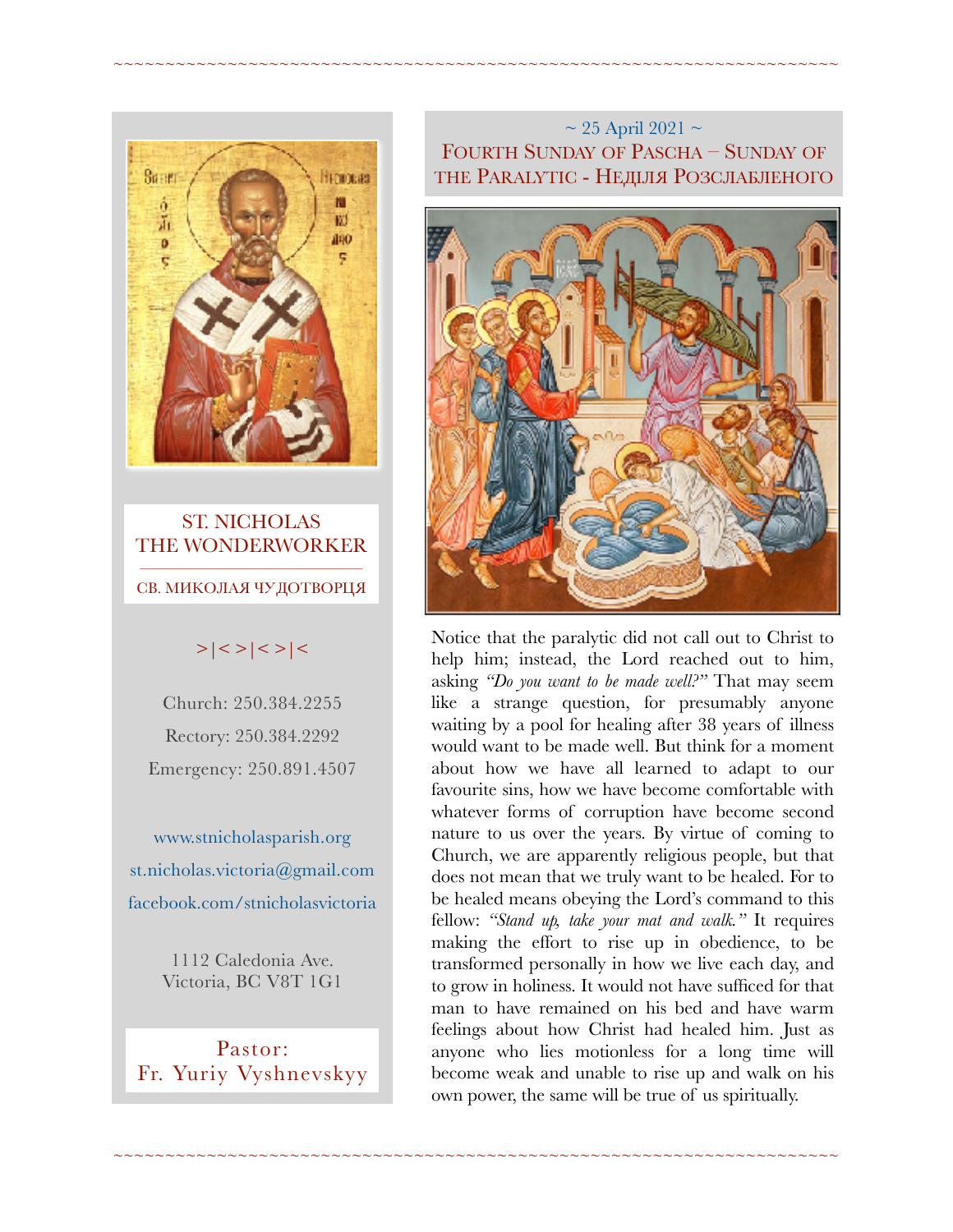| <b>SUNDAY HYMNS</b>                |                                                                     |       |  |  |
|------------------------------------|---------------------------------------------------------------------|-------|--|--|
| <b>OPENING HYMN</b>                | Согласнно Заспіваймо / Let Us Sing and Chant Our Praise pg. 188-190 |       |  |  |
| <b>COMMUNION HYMN</b>              | Христос Воскрес! Christ is Risen!                                   |       |  |  |
| <b>CLOSING HYMN</b>                | Христос Воскрес! Радість З Неба / Let All Profess pg. 200-202       |       |  |  |
| <b>SUNDAY &amp; DAILY SCHEDULE</b> |                                                                     |       |  |  |
| SUNDAY, Apr 25                     | Divine Liturgy of St. John Chrysostom - <b>ONLINE</b>               | 10 AM |  |  |
| MONDAY, Apr 26                     | <b>NO SERVICES</b>                                                  |       |  |  |
| TUESDAY, Apr 27                    | Divine Liturgy of St. John Chrysostom                               | 9 AM  |  |  |
| <b>WEDNESDAY, Apr 28</b>           | Divine Liturgy of St. John Chrysostom                               | 9 AM  |  |  |
| THURSDAY, Apr 29                   | Divine Liturgy of St. John Chrysostom                               | 9 AM  |  |  |
| FRIDAY, Apr 30                     | Divine Liturgy of St. John Chrysostom                               | 9 AM  |  |  |
| SATURDAY, May 1                    | Vespers - ZOOM                                                      | 6 PM  |  |  |
| SUNDAY, May 2                      | Divine Liturgy of St. John Chrysostom - ONLINE                      |       |  |  |

~~~~~~~~~~~~~~~~~~~~~~~~~~~~~~~~~~~~~~~~~~~~~~~~~~~~~~~~~~~~~~~~~~~~~~

| <b>SUNDAY EPISTLE</b> |                     | <b>APRIL 18 DONATIONS</b>                                                                         |  |
|-----------------------|---------------------|---------------------------------------------------------------------------------------------------|--|
| <b>DATE</b>           | <b>READING</b>      | Envelope donations: \$400.00; Pre-authorized                                                      |  |
| SUNDAY, Apr 25        | Act 9:32-42         | donations Apr 12 to Apr 18: \$135.00; Canada Helps<br>online donations Apr 12 to Apr 18: \$240.00 |  |
| <b>SUNDAY, May 2</b>  | Act 11:19-26, 29-30 | <b>TOTAL: \$775.00</b>                                                                            |  |
| SUNDAY, May 9         | Act 16:16-34        | May God bless and reward you abundantly for your<br>generosity!                                   |  |
| SUNDAY, May 16        | Act 9:32-42         |                                                                                                   |  |

≈≈≈≈≈≈≈≈≈≈≈≈≈≈≈≈≈≈≈≈≈≈≈≈≈≈≈≈≈≈≈≈≈≈≈≈≈≈≈≈≈≈≈≈≈≈≈≈≈≈≈≈≈≈≈≈≈≈≈≈≈≈≈≈≈≈≈≈≈≈

#### ≈≈≈≈≈≈≈≈≈≈≈≈≈≈≈≈≈≈≈≈≈≈≈≈≈≈≈≈≈≈≈≈≈≈≈≈≈≈≈≈≈≈≈≈≈≈≈≈≈≈≈≈≈≈≈≈≈≈≈≈≈≈≈≈≈≈≈≈≈≈ PASTORAL MINISTRY & HOLY MYSTERIES

| given to the parish priest, and he should be contacted before any other arrangements are made                                                                                                                                                                                                                                              |  |
|--------------------------------------------------------------------------------------------------------------------------------------------------------------------------------------------------------------------------------------------------------------------------------------------------------------------------------------------|--|
|                                                                                                                                                                                                                                                                                                                                            |  |
|                                                                                                                                                                                                                                                                                                                                            |  |
|                                                                                                                                                                                                                                                                                                                                            |  |
| $\mathbf{D} \mathbf{D}$ and $\mathbf{D} \mathbf{D}$ and $\mathbf{D} \mathbf{D}$ and $\mathbf{D} \mathbf{D}$ and $\mathbf{D} \mathbf{D}$ and $\mathbf{D} \mathbf{D}$ and $\mathbf{D} \mathbf{D}$ and $\mathbf{D} \mathbf{D}$ and $\mathbf{D} \mathbf{D}$ and $\mathbf{D} \mathbf{D}$ and $\mathbf{D} \mathbf{D}$ and $\mathbf{D} \mathbf{D$ |  |

*Apostolic Administrator ~ Bishop David Motiuk ~ [www.nweparchy.ca](http://www.nweparchy.ca)*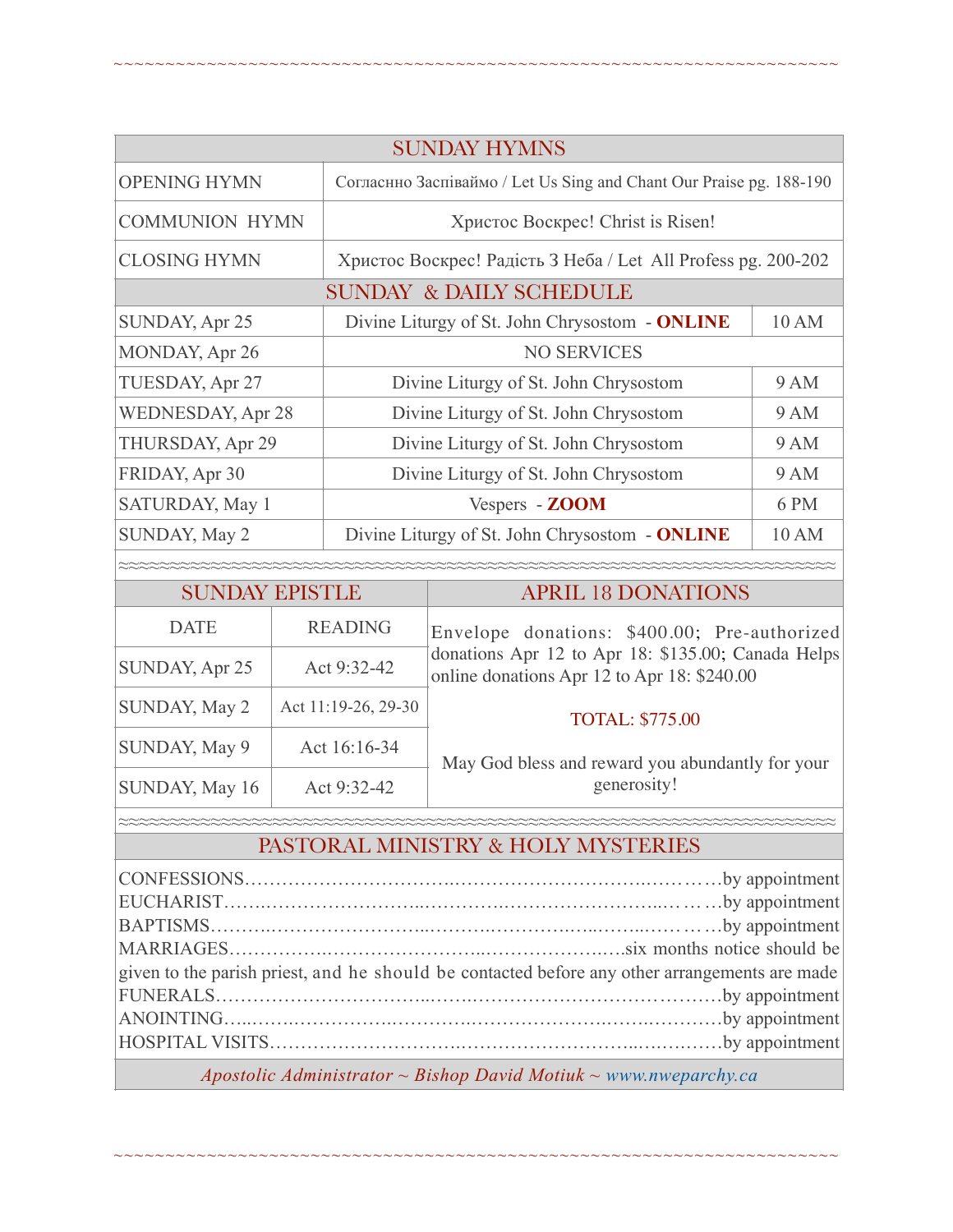## ANNOUNCEMENTS

~~~~~~~~~~~~~~~~~~~~~~~~~~~~~~~~~~~~~~~~~~~~~~~~~~~~~~~~~~~~~~~~~~~~~~

**HAPPY BIRTHDAY** to THOMAS MACGILLIVRAY, MURRAY CHAPMAN and all those who celebrated their birthdays this past week. May the Lord Our God continue to bless you abundantly and the Holy Mother of God protects you at all times. Многая Літа - Христос Воскрес!

**CONFESSIONS** - if you would like to come to confession please contact Fr. Yuriy at 250.891.4507 or [st.nicholas.victoria@gmail.com](mailto:st.nicholas.victoria@gmail.com)

**HOLY COMMUNION -** if you would like to receive Holy Communion following Sunday Divine Liturgy, the church will be open until 12:00 noon. Please enter from the far back door from the parking lot. Please wear a mask when entering the church.

 **VESPERS via Zoom -** Saturday at 6 PM.

**JOIN THE CONVERSATION WITH THE UKRAINIAN CATHOLIC CHURCH -**  Thursday nights at 4-6 PM. Join us weekly to dialog with Bishop, Clergy and Featured speakers. Follow us on [Tranquillight Calling YouTube channel.](https://www.youtube.com/channel/UCf39034kKgMTZl_hacrM9nA) Email your questions and receive the Zoom link: [uccconversation@gmail.com](mailto:uccconversation@gmail.com)

**A GIFT OF TIME -** Everyone has been affected by the COVID pandemic. For some the effects have been physical however many people have been affected psychologically experiencing stress, anxiety and depression. While there may be people who have more money and possessions, we all have the same amount of time: exactly 24 hours in every day. The greatest gift you can give someone is your time. We encourage you to reach over the phone to connect with your fellow parishioners and share with them your gift of time. Let it be your gift to them and a gift to yourself as well as we all connect as a spiritual family.

**COVID-19 UPDATE -** Due to the province-wide restrictions by the Government of British Columbia **all Liturgical services are suspended until** further notice. To join the live streaming of the Liturgies please go to parish [Facebook](https://www.facebook.com/stnicholasvictoria) OR [Website.](http://www.stnicholasparish.org) NOTE: these services are closed to the public.

**PRAYER REQUEST -** Please keep in your prayers SYLVIA KELLY, CHARLOTTE & ED KRAKOWSKI, RICHARD NEWBERRY, LANCE DELVES, RICHARD MACEWKO, ANNE DRAPACK, PETER IWANUCK, JULIE CHUPICK and other members of our parish, our family and friends who are ailing, in hospitals, nursing homes and those who are not able to join actively in their community.

**BEQUESTS & WILLS** - Leaving a bequeath is a process of giving a donation through your will. It is simply a distribution from your estate to a charitable organization through your last will and testament. It can be as small or as large a donation as you wish. It is important that you talk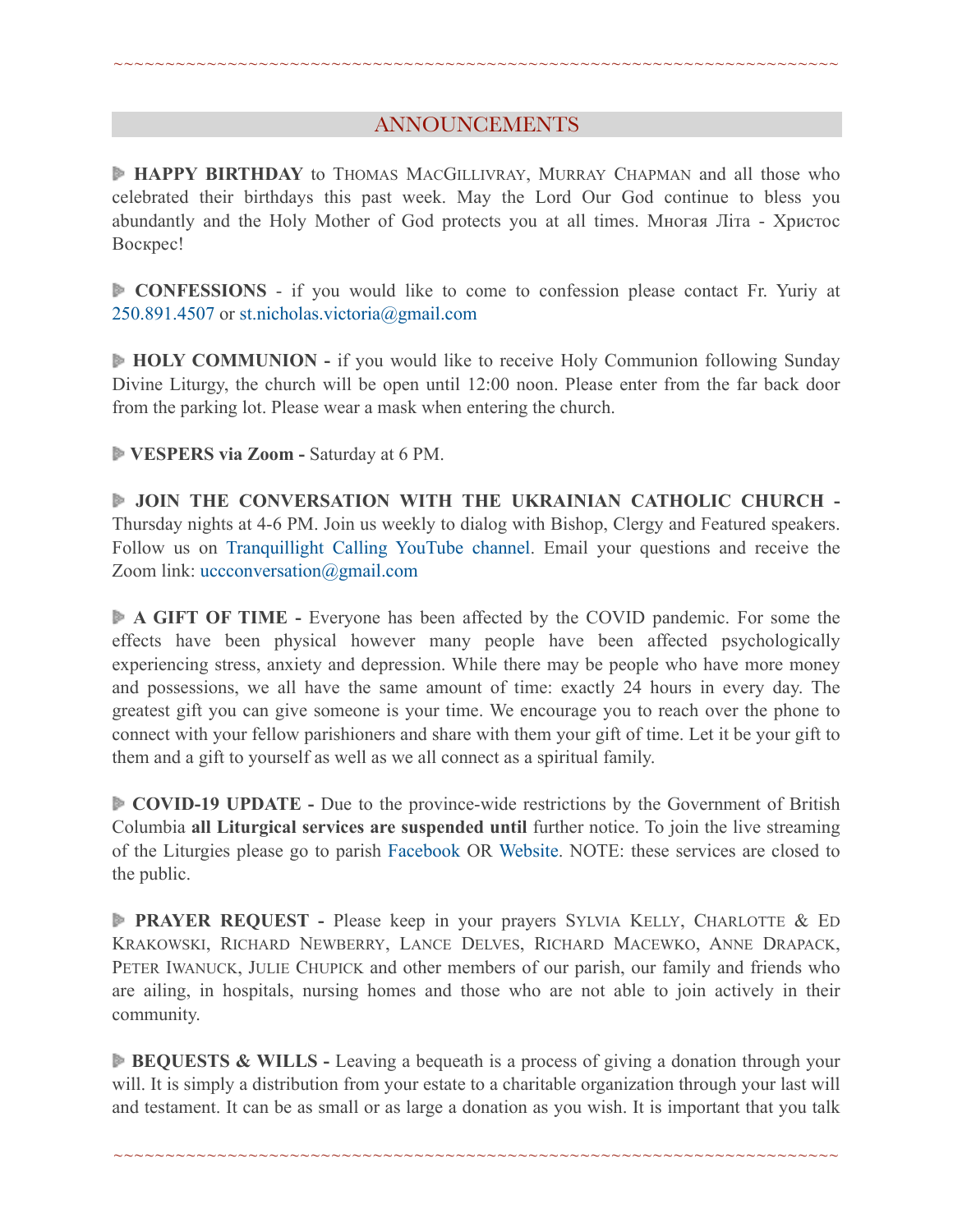to your lawyer about the process. In your kindness please remember St Nicholas the Wonderworker Ukrainian Catholic Church in your bequeath and will. If anyone wishes to make such a bequeath in their will, the following clause may be included or added to a will: "I give, devise, and bequeath to **St Nicholas the Wonderworker Ukrainian Catholic Parish -** *1112 Caledonia Avenue, Victoria BC, V8T 1G1*, the sum of \$  $\qquad$  (or  $\qquad$  % of my estate), to be used for the benefit of the parish and it's pastoral activities."

~~~~~~~~~~~~~~~~~~~~~~~~~~~~~~~~~~~~~~~~~~~~~~~~~~~~~~~~~~~~~~~~~~~~~~



**DONATE ONLINE** to St. Nicholas parish: [www.canadahelps.org/en/dn/45460](http://www.canadahelps.org/en/dn/45460)

DIVINE LITURGY PROPERS

*The Divine Liturgy of our Father among the Saints John Chrysostom. Scripture readings from the New Testament are taken from the New Revised Standard Version Catholic Edition. Українською - у перекладі Івана Хоменка.* 

*After the priest has exclaimed, Blessed be the Kingdom… and the people have responded, Amen, the clergy sing the Paschal Troparion once and the people repeat it. Then, the clergy sing the first half, and the people conclude it.* 

**Paschal Troparion:** Christ is risen from the dead,\* trampling death by death,\* and to those in the tombs\* giving life.

**Troparion, Tone 3:** Let the heavens be glad, let the earth rejoice,\* for the Lord has done a mighty deed with His arm.\* He trampled death by death. He became the first-born of the dead;\* He saved us from the abyss of Hades\* and granted great mercy to the world.

**Glory: Kontakion, Tone 3:** Lord, as of old You raised the Paralytic,\* lift my soul by Your divine presence,\* for by many sins and foolish actions,\* I, too, am now afflicted and crippled.\* Raise me, that being saved I may cry to You:\* Glory to Your power, O merciful Christ.

**Now: Kontakion, Tone 8:** Though You descended into a tomb, O Immortal One,\* yet You destroyed the power of Hades;\* and You rose as victor, O Christ God,\* calling to the myrrhbearing women: Rejoice!\* and giving peace to Your Apostles:\* You, who grant Resurrection to the fallen.

**Prokeimenon, Tone 1:** Let Your mercy, O Lord, be upon us, as we have hoped in You. verse: Rejoice in the Lord, O you just; praise befits the righteous. *(Psalm 32:22,1)*

**Epistle - Acts 9:32-42 - A reading from the Acts of the Apostles.** In those days, as Peter went here and there among all the believers, he came down also to the saints living in Lydda. There he found a man named Aeneas, who had been bedridden for eight years, for he was paralyzed. Peter said to him, "Aeneas, Jesus Christ heals you; get up and make your bed!" And immediately he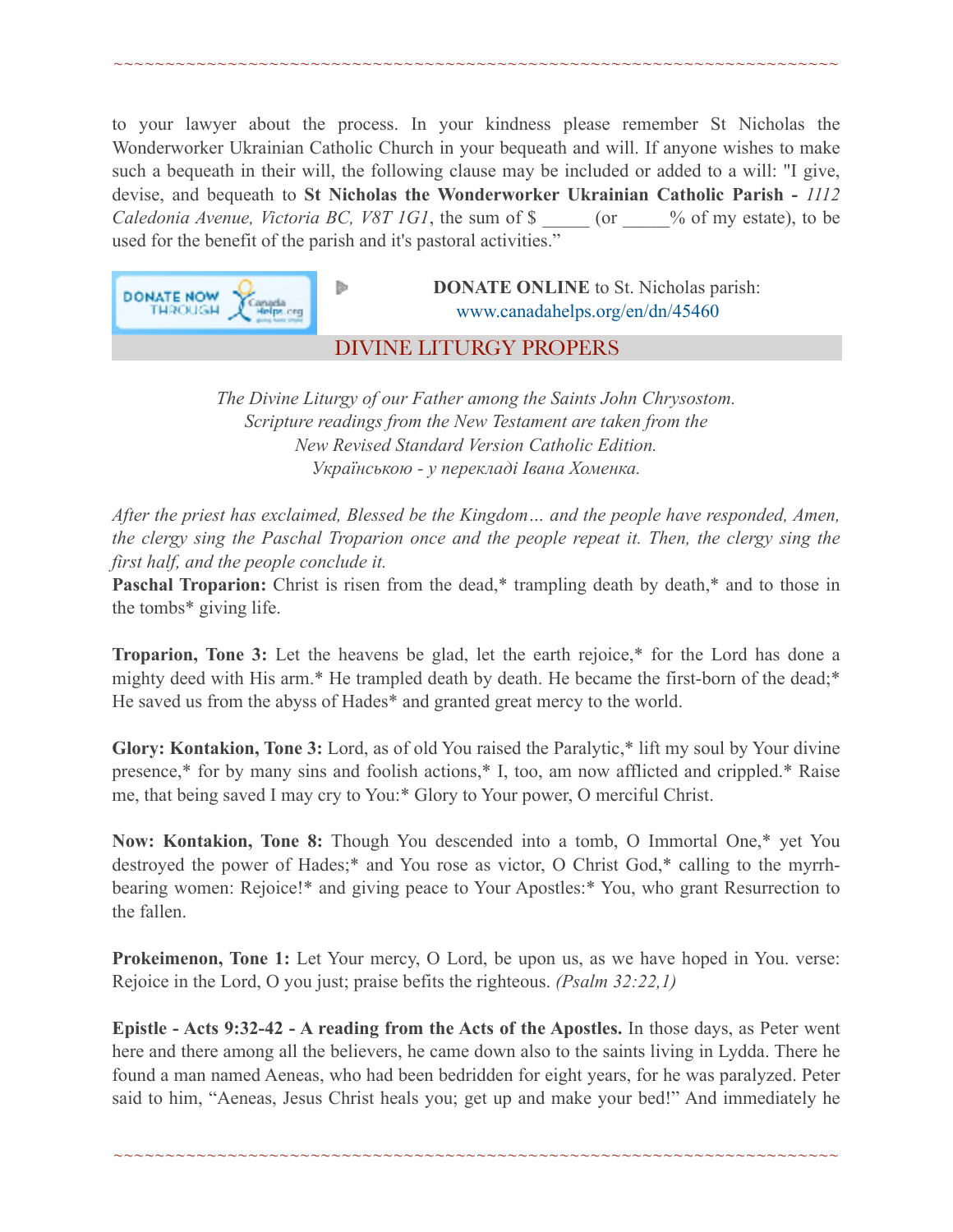got up. And all the residents of Lydda and Sharon saw him and turned to the Lord. Now in Joppa there was a disciple whose name was Tabitha, which in Greek is Dorcas. She was devoted to good works and acts of charity. At that time she became ill and died. When they had washed her, they laid her in a room upstairs. Since Lydda was near Joppa, the disciples, who heard that Peter was there, sent two men to him with the request, "Please come to us without delay." So Peter got up and went with them; and when he arrived, they took him to the room upstairs. All the widows stood beside him, weeping and showing tunics and other clothing that Dorcas had made while she was with them. Peter put all of them outside, and then he knelt down and prayed. He turned to the body and said, "Tabitha, get up." Then she opened her eyes, and seeing Peter, she sat up. He gave her his hand and helped her up. Then calling the saints and widows, he showed her to be alive. This became known throughout Joppa, and many believed in the Lord.

~~~~~~~~~~~~~~~~~~~~~~~~~~~~~~~~~~~~~~~~~~~~~~~~~~~~~~~~~~~~~~~~~~~~~~

**Alleluia, Tone 1:** *Verse:* Of Your mercies, O Lord, I will sing forever; with my mouth I will proclaim Your truth from generation to generation. *Verse:* For You have said, "Mercy will be established forever." *(Psalm 32:22,1)*

**Gospel - John 5:1-15 -** At that time, Jesus went up to Jerusalem. Now in Jerusalem by the Sheep Gate there is a pool, called in Hebrew Beth-zatha, which has five porticoes. In these lay many invalids—blind, lame, and paralyzed. One man was there who had been ill for thirty-eight years. When Jesus saw him lying there and knew that he had been there a long time, he said to him, "Do you want to be made well?" The sick man answered him, "Sir, I have no one to put me into the pool when the water is stirred up; and while I am making my way, someone else steps down ahead of me." Jesus said to him, "Stand up, take your mat and walk." At once the man was made well, and he took up his mat and began to walk. Now that day was a sabbath. So the Jews said to the man who had been cured, "It is the sabbath; it is not lawful for you to carry your mat." But he answered them, "The man who made me well said to me, 'Take up your mat and walk.'" They asked him, "Who is the man who said to you, 'Take it up and walk'?" Now the man who had been healed did not know who it was, for Jesus had disappeared in the crowd that was there. Later Jesus found him in the temple and said to him, "See, you have been made well! Do not sin any more, so that nothing worse happens to you." The man went away and told the Jews that it was Jesus who had made him well.

Instead of **"It is truly..."** we sing: The Angel cried out to the One full of Grace: O chaste Virgin, rejoice! And again I say, Rejoice! Your Son has risen from the tomb on the third day, and raised the dead. Let all people rejoice! Shine, shine, O new Jerusalem, for the glory of the Lord has risen upon you! Exult now and be glad, O Sion! And you, O chaste Mother of God, take delight in the resurrection of your Son.

**Communion Hymn:** Receive the Body of Christ; taste the fountain of immortality. Praise the Lord from the heavens; praise Him in the highest. *(Psalm 148:1)* Their utterance has gone forth into all the earth, and their word unto the ends of the world. Alleluia, alleluia, alleluia. *(Psalm 18:5)*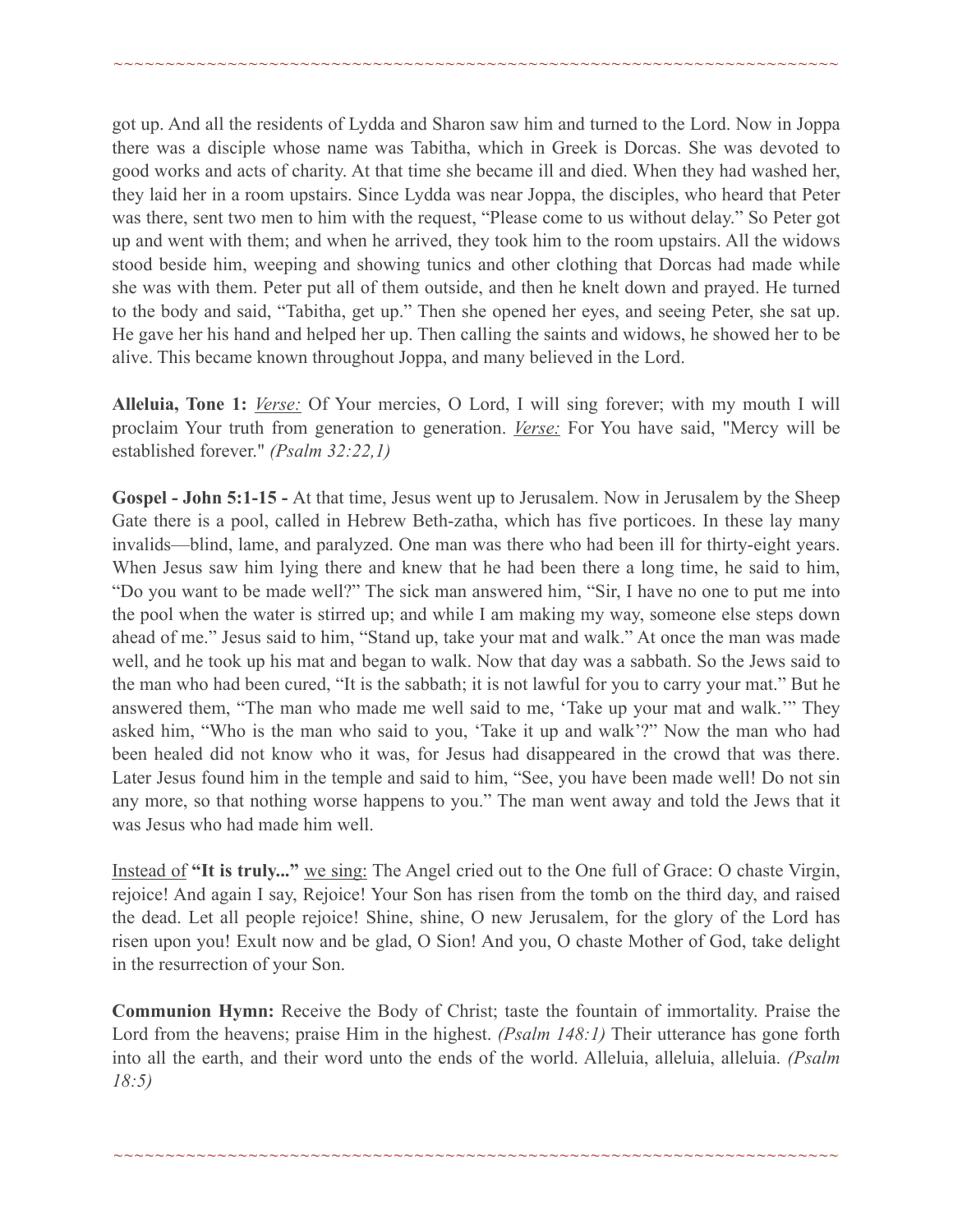*Instead of* **"Blessed is He"** *we sing:* Christ is risen from the dead, trampling death by death, and to those in the tombs giving life *(1x)*.

~~~~~~~~~~~~~~~~~~~~~~~~~~~~~~~~~~~~~~~~~~~~~~~~~~~~~~~~~~~~~~~~~~~~~~

*Instead of* **"We have seen the true light"** *<u>we sing:</u>* Christ is risen from the dead, trampling death by death, and to those in the tombs giving life *(1x)*.

*Instead of* "Let our mouths be filled" *we sing:* Christ is risen from the dead, trampling death by death, and to those in the tombs giving life *(3x)*.

*Instead of* **"Blessed be the name of the Lord"** *we sing:* Christ is risen from the dead, trampling death by death, and to those in the tombs giving life *(3x)*.

*At the end of the Liturgy we sing:* Christ is risen from the dead, trampling death by death, and to those in the tombs giving life *(3x).* 

And to us he has granted life eternal;\* we bow down before his resurrection on the third day.

## **>|< >|< >|<**

**Тропар, глас 3:** Нехай веселяться небеснії, нехай радуються земляни,\* бо показав владу рукою Своєю Господь,\* Він смертю смерть подолав,\* первістком з-поміж мертвих став,\* визволив нас із глибин аду,\* і подав світові велику милість.

**Слава: Кондак, глас 3:** Душу мою, Господи, у гріхах всіляких\* і безглуздими діяннями тяжко розслаблену,\* воздвигни божественним твоїм заступництвом,\* як і розслабленого воздвигнув ти древньо,\* щоб я кликав до тебе, спасаючись:\* Слава, Христе, владі твоїй.

**І нині: Кондак, глас 8:** Хоч і у гріб зійшов ти, Безсмертний,\* та адову зруйнував ти силу,\* і воскрес єси як переможець, Христе Боже,\* жінкам-мироносицям звістивши: Радуйтеся,\* і твоїм апостолам мир даруєш,\* падшим подаєш воскресіння.

**Прокімен, глас 1:** Будь, Господи, милість твоя на нас,\* бо уповали ми на тебе. *Cтих:*  Радуйтеся, праведні, у Господі, правим належить похвала.

**Апостол - Дія. 9:32-42 - З книги Діянь Святих Апостолів читання:** Тими днями Петро, обходячи всі усюди, прибув і до святих, що мешкали в Лідді. Там він знайшов одного чоловіка, на ім'я Еней, що лежав на ліжку вісім років і був паралітик. Петро сказав до нього: «Енею, Ісус Христос тебе оздоровляє. Устань і сам постели собі ліжко!» І вмить той підвівся. І бачили його всі мешканці Лідди та Сарону, і навернулися вони до Господа. Була ж у Яффі одна учениця, на ім'я Тавита, що значить у перекладі Дорка (Сарна). Вона була повна добрих діл та милостині, що чинила. І сталося тими днями, що вона занедужала й умерла. Обмили її і поклали в горниці. А що Лідда лежить близько Яффи, учні, почувши, що Петро там, послали двох чоловіків з просьбою до нього: «Не отягайся прийти аж до нас!» Петро негайно рушив з ними. І як прийшов, вони його повели наверх у горницю, де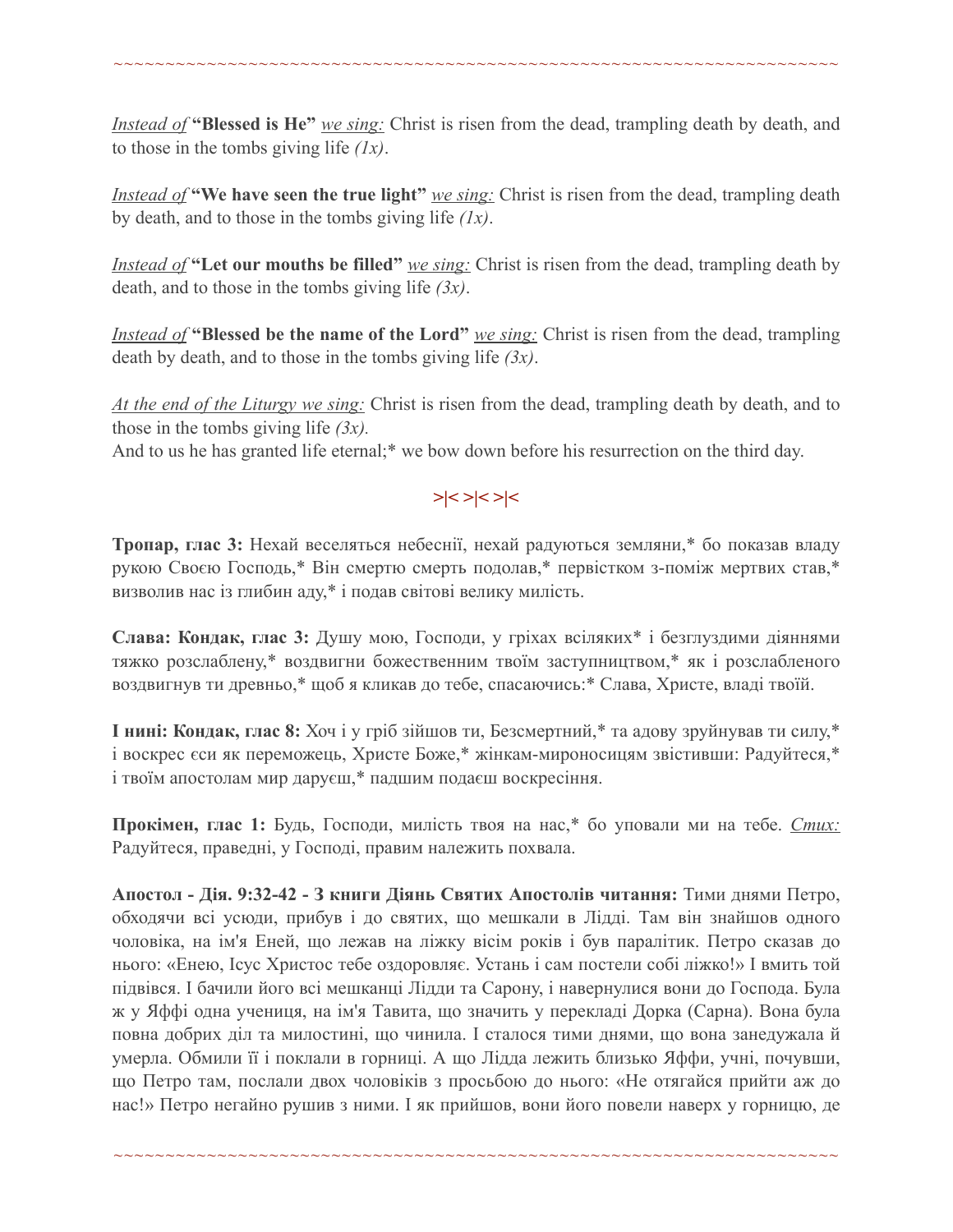всі вдови оточили його з плачем, показуючи йому туніки й плащі, що їх робила Дорка, бувши з ними. Велівши всім вийти з хати, Петро став на коліна й почав молитися, а повернувшись до тіла, мовив: «Тавито, встань!» І та відкрила свої очі й, побачивши Петра, сіла. Він же подав їй руку та й підвів її і, прикликавши святих та вдів, поставив її живою. Довідалась про це вся Яффа, і багато повірило в Господа.

~~~~~~~~~~~~~~~~~~~~~~~~~~~~~~~~~~~~~~~~~~~~~~~~~~~~~~~~~~~~~~~~~~~~~~

**Алилуя, глас 1:** *Cтих:* Милості твої, Господи, повік оспівуватиму, з роду в рід. *Cтих:* Бо сказав ти: Повік милість збудується.

**Євангеліє - Івана 5:1-15 -** У той час Ісус прибув до Єрусалиму. А є в Єрусалимі при Овечих воротах купелеве місце, по-єврейському воно зветься Витесда, що має п'ять критих переходів. Лежала в них сила недужих, сліпих, кривих, усохлих, які чекали, коли то зрушиться вода: ангел бо Господній сходив час від часу в купелеве місце та й заколочував воду, і хто, отже, перший поринав по тому, як вода заколочувалася, то одужував, – хоч яка б там була його хвороба. Один чоловік там був, що нездужав тридцять і вісім років. Побачив Ісус, що він лежить, а довідавшися, що було воно вже дуже довго, каже до нього: «Бажаєш одужати?» «Не маю нікого, пане, – одрікає йому недужий, – хто б мене, коли ото вода зрушиться, та й спустив у купіль: бо ось тільки я прийду, а вже інший передо мною поринає.» Мовить Ісус до нього: «Устань, візьми ложе твоє і ходи!» Відразу ж і одужав той чоловік, і взяв ложе своє і почав ходити. Був же той день – субота. Юдеї і кажуть до одужалого: «Субота адже ж! Не личить тобі ложе носити!» А той їм у відповідь: «Візьми ложе твоє і ходи, – сказав мені, хто мене оздоровив.» Спитали його: «Хто він – той, що сказав тобі: Візьми і ходи?» Та одужалий не знав, хто він, бо Ісус зник у натовпі, що юрмився на тому місці. Щойно потім знайшов його Ісус у храмі й мовив до нього: «Оце ти видужав, – тож не гріши більше, щоб щось гірше тобі не сталось.» Чоловік пішов і оповів юдеям, мовляв, той, хто його оздоровив, – Ісус.

*Замість* **"Достойно"** *співаємо:* Ангел сповіщав Благодатній: Чистая Діво, радуйся. І знову кажу: Радуйся. Твій Син воскрес тридневний із гробу, і мертвих воздвигнув він; люди, веселіться. Світися, світися, новий Єрусалиме, слава бо Господня на тобі возсіяла. Радій нині і веселися, Сіоне. А ти, Чистая, красуйся, Богородице, востанням рождення твого.

**Причасний:** Тіло Христове прийміть,\* джерела безсмертного споживіть. Хваліте Господа з небес,\* хваліте Його на висотах. Алилуя, aлилуя, aлилуя!

*Замість* **"Благословен, хто йде в ім'я Господнє"** *співаємо:* Христос воскрес із мертвих, смертю смерть подолав, і тим, що в гробах, життя дарував *(1x)*.

*Замість* **"Ми бачили світло істинне"** *співаємо:* Христос воскрес із мертвих, смертю смерть подолав, і тим, що в гробах, життя дарував *(1x)*.

*Замість* **"Нехай сповняться"** *співаємо:* Христос воскрес із мертвих, смертю смерть подолав, і тим, що в гробах, життя дарував *(3x)*.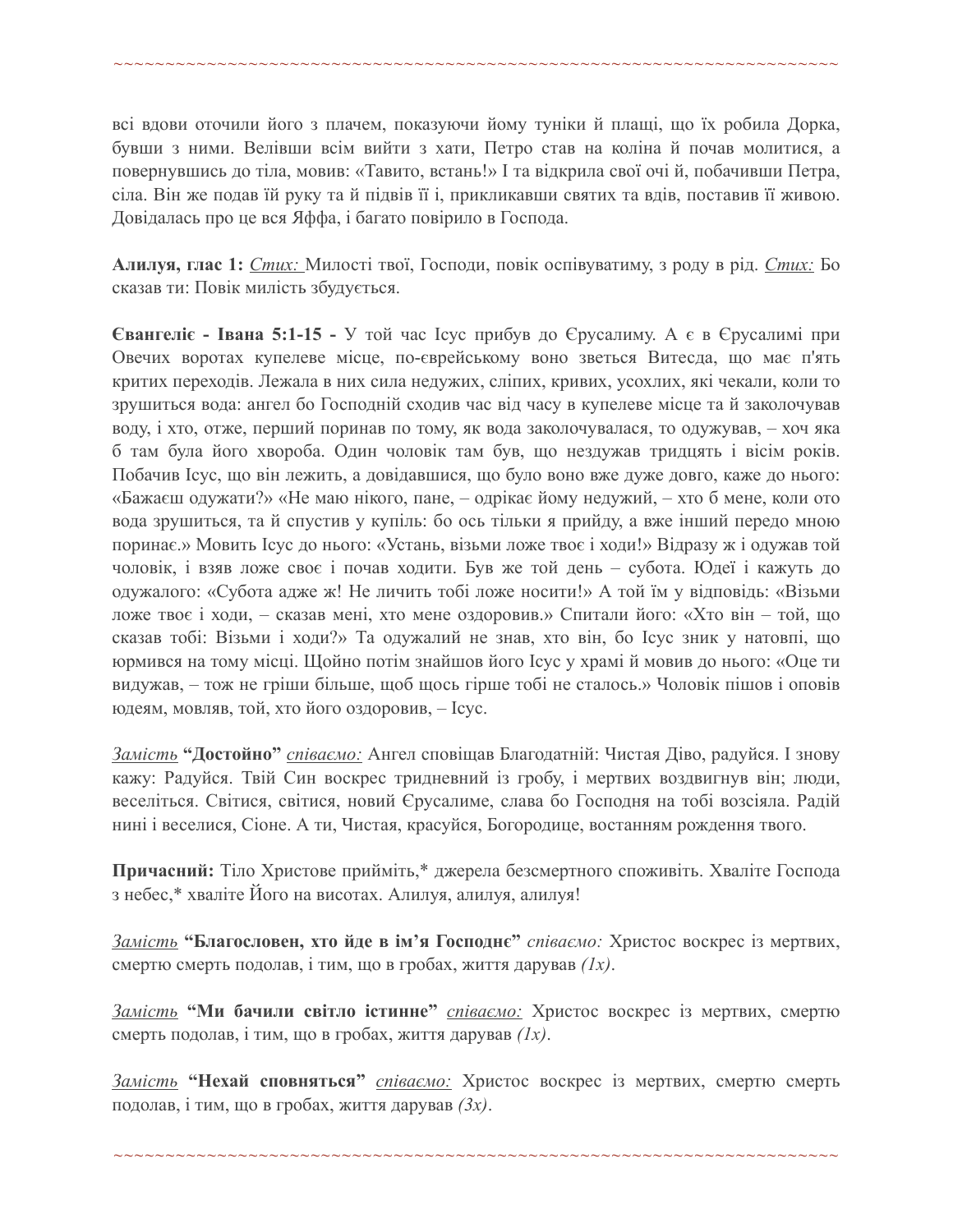*Замість* **"Будь ім'я Господнє"** *співаємо:* Христос воскрес із мертвих, смертю смерть подолав, і тим, що в гробах, життя дарував *(3x)*.

~~~~~~~~~~~~~~~~~~~~~~~~~~~~~~~~~~~~~~~~~~~~~~~~~~~~~~~~~~~~~~~~~~~~~~

*Наприкінці Літургії співаємо:* Христос воскрес із мертвих, смертю смерть подолав, і тим, що в гробах, життя дарував *(3x).* 

І нам дарував життя вічне, поклоняємось його триденному Воскресенню.

# PRAYER DURING THE CORONAVIRUS OUTBREAKUKRAINIAN CATHOLIC CHURCH OF اعادا NICHOLAS WONDERWORKER "DO TO OTHERS AS YOU WOULD HAVE THEM DO TO YOU." Matthew 7:12

 Jesus Christ, you travelled through towns and villages "curing every disease and illness." At your command, the sick were made well. Come to our aid now, in the midst of the global spread of the coronavirus, that we may experience your healing love.

 Heal those who are sick with the virus. May they regain their strength and health through quality medical care.

Heal us from our fear, which prevents nations from working together and neighbours from helping one another.

Heal us from our pride, which can make us claim invulnerability to a disease that knows no borders.

Stay by our side in this time of uncertainty and sorrow. Be with those who have died from the virus. May they be at rest with you in your eternal peace. Be with the families of those who are sick or have died. As they worry and grieve, defend them from illness and despair. May they know your peace. Be with the doctors, nurses, researchers and all medical professionals who seek to heal and help those affected and who put themselves at risk in the process. May they know your protection and peace. Be with our priests and spiritual care givers. May they know that they are loved and cared for.

Be with the leaders of all nations. Give them the foresight to act with charity and true concern for the well-being of the people they are meant to serve. Give them the wisdom to invest in long-term solutions that will help prepare for or prevent future outbreaks. May they know your peace, as they work together to achieve it on earth.

Whether we are home or abroad, surrounded by many people suffering from this illness or only a few, Jesus Christ, stay with us as we endure and mourn, persist and prepare. In place of our anxiety, give us your peace.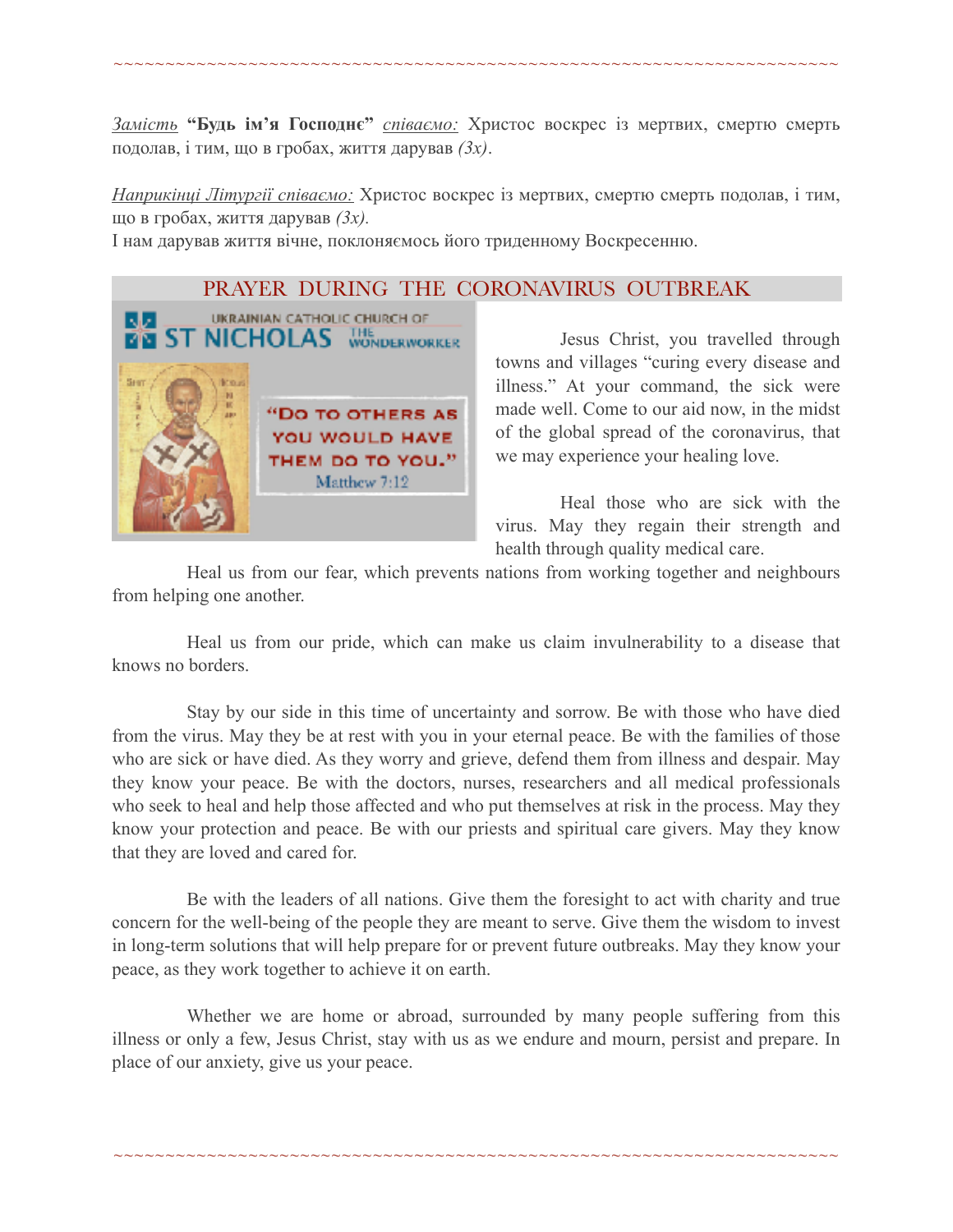For You are a God of mercy, kindness, and love, and we glorify You, Father, Son, and Holy Spirit, now and for ever and ever. Amen.

~~~~~~~~~~~~~~~~~~~~~~~~~~~~~~~~~~~~~~~~~~~~~~~~~~~~~~~~~~~~~~~~~~~~~~

### **>|< >|< >|<**

#### **МОЛИТВА ПІД ЧАС СПАЛАХУ КОРОНАВІРУСУ**

Ісусе Христе, ти подорожував по містах і селах, оздоровлюючи від хвороб і немочей. За Твоїм повелінням хворі видужували. У час пандемії коронавірусу повели цій хворобі відступити, щоб ми відчули Твою оздоровлюючу любов.

Вилікуй тих, хто хворий вірусом. Нехай вони відновлять свої сили та здоров'я завдяки якісній медичній допомозі.

Вилікуй нас від нашого страху, який заважає націям спільно працювати та сусідам допомагати один одному.

Вилікуй нас від нашої гордості, яка може змусити нас претендувати на невразливість до захворювання, що не знає меж.

Залишайся поруч у цей час невизначеності та смутку. Будь з тими, хто помер від вірусу. Нехай вони спочивають з Тобою у вічному спокої. Будь з родинами тих, хто хворий або помер, коли вони турбуються і сумують, захищай їх від хвороб і відчаю. Нехай вони знають Твій спокій.

Будь з лікарями, медсестрами, дослідниками та всіми медичними працівниками, котрі прагнуть вилікувати та допомогти постраждалим та, котрі піддають себе ризику в своїй праці. Нехай вони знають Твій захист і спокій.

Будь з нашими священиками та духовними опікунами. Нехай вони знають, що їх люблять і піклуються про них.

Будь з лідерами всіх націй. Дай їм передбачення діяти милосердно та зі справжньою турботою про добробут людей, котрим вони призначені служити. Надай їм мудрості інвестувати у довгострокові рішення, які допоможуть підготуватися або запобігти майбутнім спалахам. Нехай вони пізнають Твій мир, коли разом працюють над досягненням його на землі.

Будь ми вдома чи за кордоном, в оточенні багатьох людей, які страждають цією хворобою, або наодинці, Ісусе Христе, залишайтеся з нами, коли ми терпимо і сумуємо. Замість нашої тривоги дай нам спокій.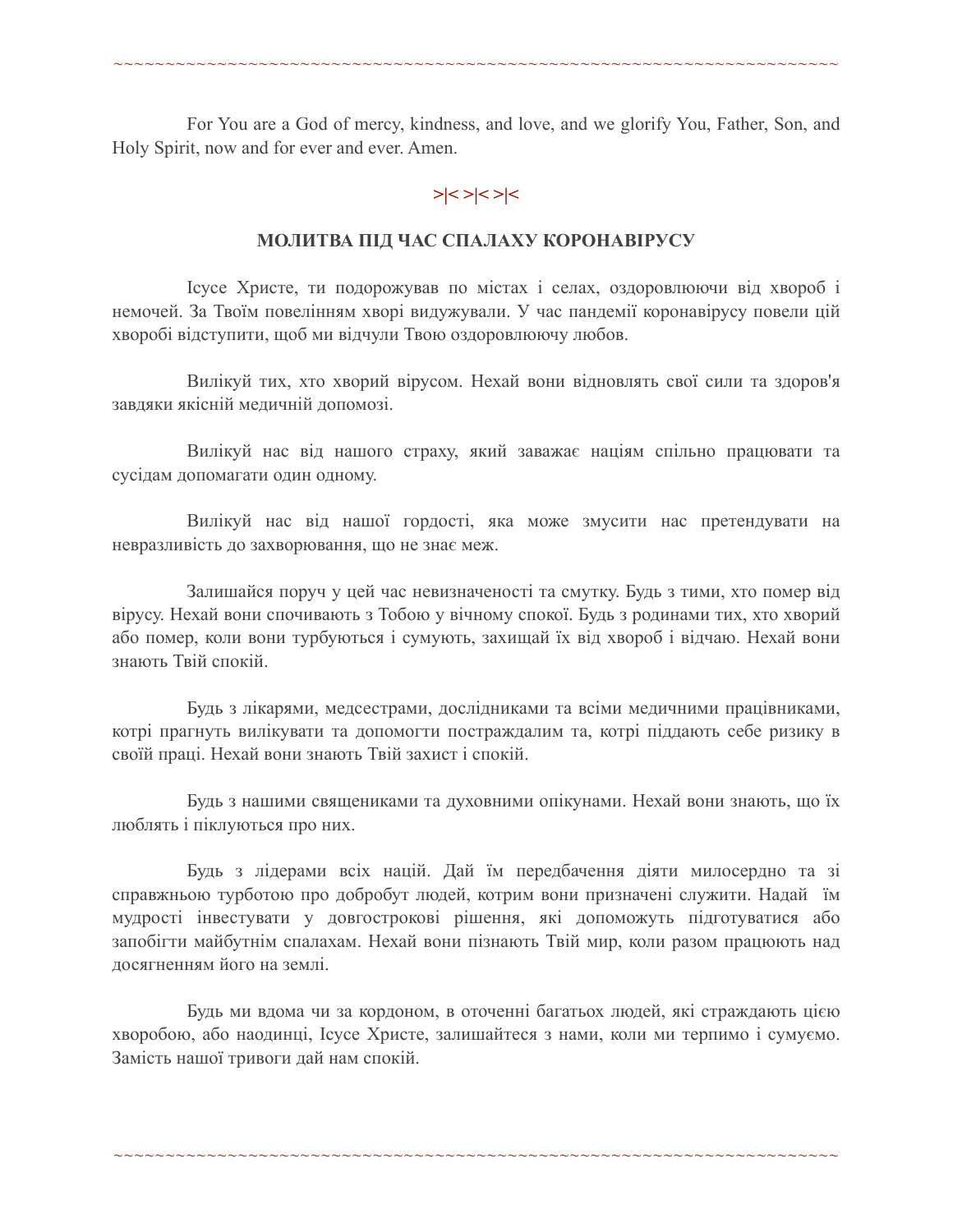Бо Ти - Бог милосердя, доброта та любов, і ми прославляємо Тебе, Отця, і Сина, і Святого Духа, нині, і повсякчас, і на віки вічні. Амінь.

~~~~~~~~~~~~~~~~~~~~~~~~~~~~~~~~~~~~~~~~~~~~~~~~~~~~~~~~~~~~~~~~~~~~~~



# **Christ Our Pascha CATECHISM OF THE UKRAINIAN CATHOLIC CHURCH**

## **From the Catechism 'Christ Our Pascha'**

*He will come again in glory to judge the living and the dead, and his kingdom will have no end. (Symbol of Faith)* 

*He will come again to reward each according to their works. (Anaphora of the Liturgy of St Basil the Great)* 

 **#238** At the trial before the Sanhedrin, in response to the question from the high priest Caiaphas whether he is the "Son of the Blessed" (*Mk* 14:61), Christ quotes the words of the prophet Daniel about the coming of the Son of Man in glory: "And you will see the Son of Man seated at the right hand of the Power, and coming with the clouds of heaven" (*Mk* 14:62; see *Dn* 7:13). After Christ's Ascension, the angels announced to the apostles: "This Jesus, who has been taken up from you into heaven, will come in the same way as you saw him go into heaven" (*Acts*  1:11). Just as he ascended in his human nature to

divine glory, so he will return again in his glorified human nature for judgment.

**#239** At the glorious second coming of Christ (in Greek, *parousia*), the judgment of the living and the dead will be a moment of blessing for the righteous. At the Judgment, all that is secret and hidden will become manifest and visible: "Nothing is covered up that will not be uncovered, and nothing secret that will not become known" (*Lk* 12:2-3).

**#240** The glorious second coming of Christ will also bring about the glorification of the human race (see *Col* 3:4), which is the fulfilment of divinization, the attainment of the "full stature of Christ" (*Eph 4:13*). Christ began the glorification of the humankind with his Resurrection, and from then on, throughout the history of the Church, the glorification has continued through the witness manifested by the saints. "Christ is risen from the dead, he who is the first-fruits of those that had been asleep, the firstborn of creation and the Creator of all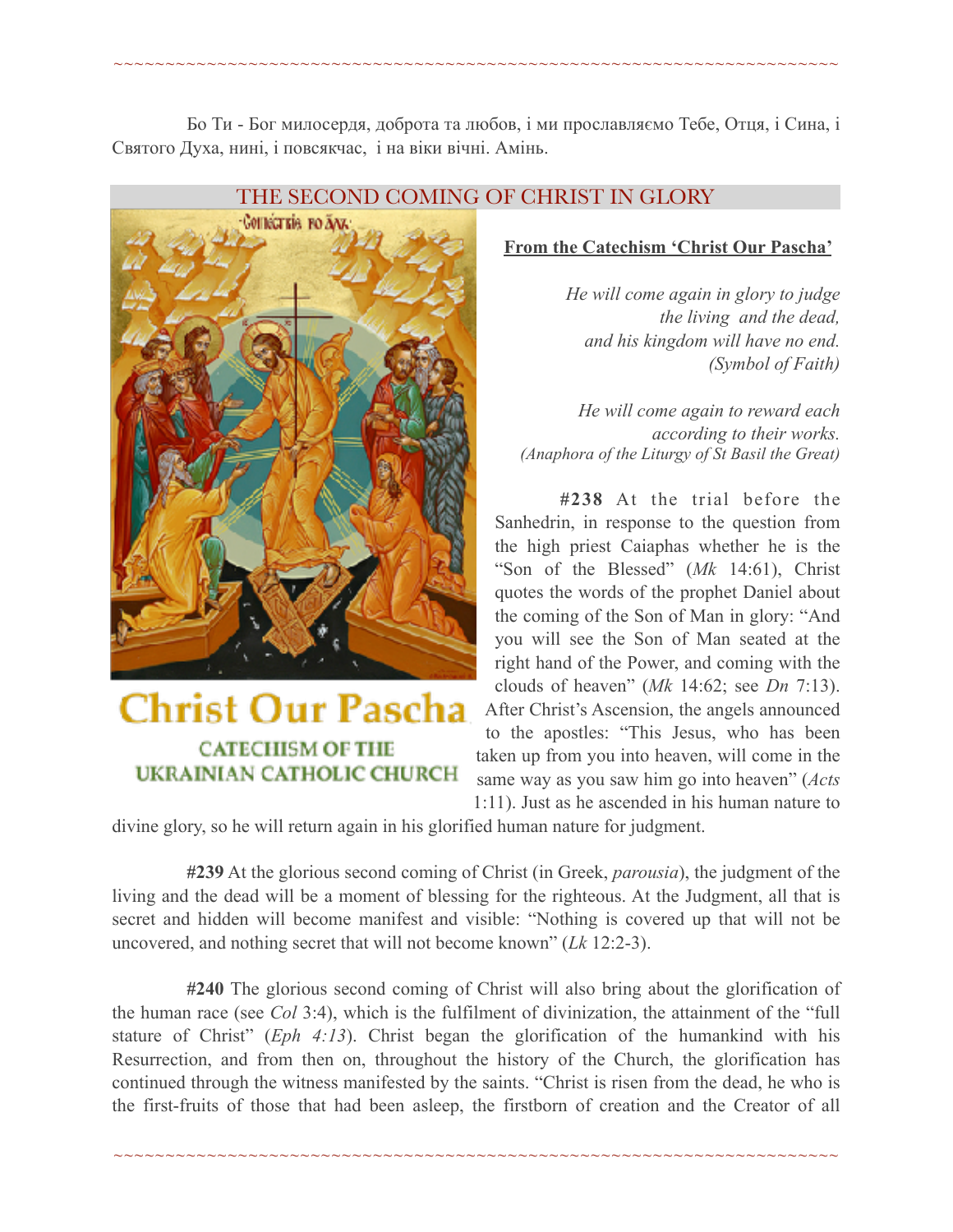created things; he restored in himself the nature of our race grown corrupt." And then, in response: "O Lord, Maker of nature, the world offers you the godly martyrs as the first-fruits of nature."

~~~~~~~~~~~~~~~~~~~~~~~~~~~~~~~~~~~~~~~~~~~~~~~~~~~~~~~~~~~~~~~~~~~~~~

#### **a. Presence of the Risen Christ**

**#241** The Risen Christ said to his apostles: "And remember, I am with you always, to the end of the age" (*Mt* 28:20). Christ is always present in his Church, especially in the Holy Mysteries, in the Word of Holy Scripture, in the liturgical assembly, in the lives and struggles of the saints, in their relics, and in holy icons. The risen Christ offers us the grace of rebirth and new life. As the apostle Paul teaches, the old person within us dies and a new person rises in Christ: "Though our outer nature is wasting away, our inner nature is being renewed day by day" (2 Cor 4:16). Having put on Christ in Baptism (see *Rom* 6), a person grows "to the measure of the full stature of Christ" (*Eph* 4:13) until, according to the words of the apostle Paul, one can affirm: "It is no longer I who live, but it is Christ who lives in me" (*Gal* 2:20).

**#242** Through the power of Christ's Resurrection, human death becomes a passing over (*pascha*) to eternal life. "I fear no longer the return to the dust, Lord Christ, for in your great mercy through your Resurrection you have led me, forgotten, from the dust to the heights of incorruption." Christ himself is the guarantee for the victory over death and corruption: "I am the resurrection and the life. Those who believe in me, even though they die, will live, and everyone who lives and believes in me will never die" (*Jn* 11:25-26).

#### **b. Union of the Earthly and Heavenly in the Glorified Christ**

**#243** The Risen Christ, who continues to abide in human history *for all days*, progressively draws all people and all creation to himself through the community of the Church. The consummation of this *drawing to himself* is the second and glorious coming of Christ; for God will unite all heavenly and earthly creation in Christ (see *Eph* 1:10). "[Christ] is himself a harbinger of his spiritual advent, leading our souls forward by his own teachings to receive his divine and manifest advent. He does this ceaselessly, by means of the virtues, converting from the flesh to the spirit those found worthy. And he will do it at the end of the age."

**#244** The transfiguration of the created world will culminate in the mutual collaboration of God and the human race. Only then will the majesty of God's plan for creation be revealed.Testifying about this transfigured world, "a new heaven and a new earth" (*Rev* 21:1), the apostle Paul writes that "no eye has seen, nor ear heard, nor the human heart conceived, what God has prepared for those who love him" (1 *Cor* 2:9).

~~~~~~~~~~~~~~~~~~~~~~~~~~~~~~~~~~~~~~~~~~~~~~~~~~~~~~~~~~~~~~~~~~~~~~

#### **c. Resurrection of the Dead**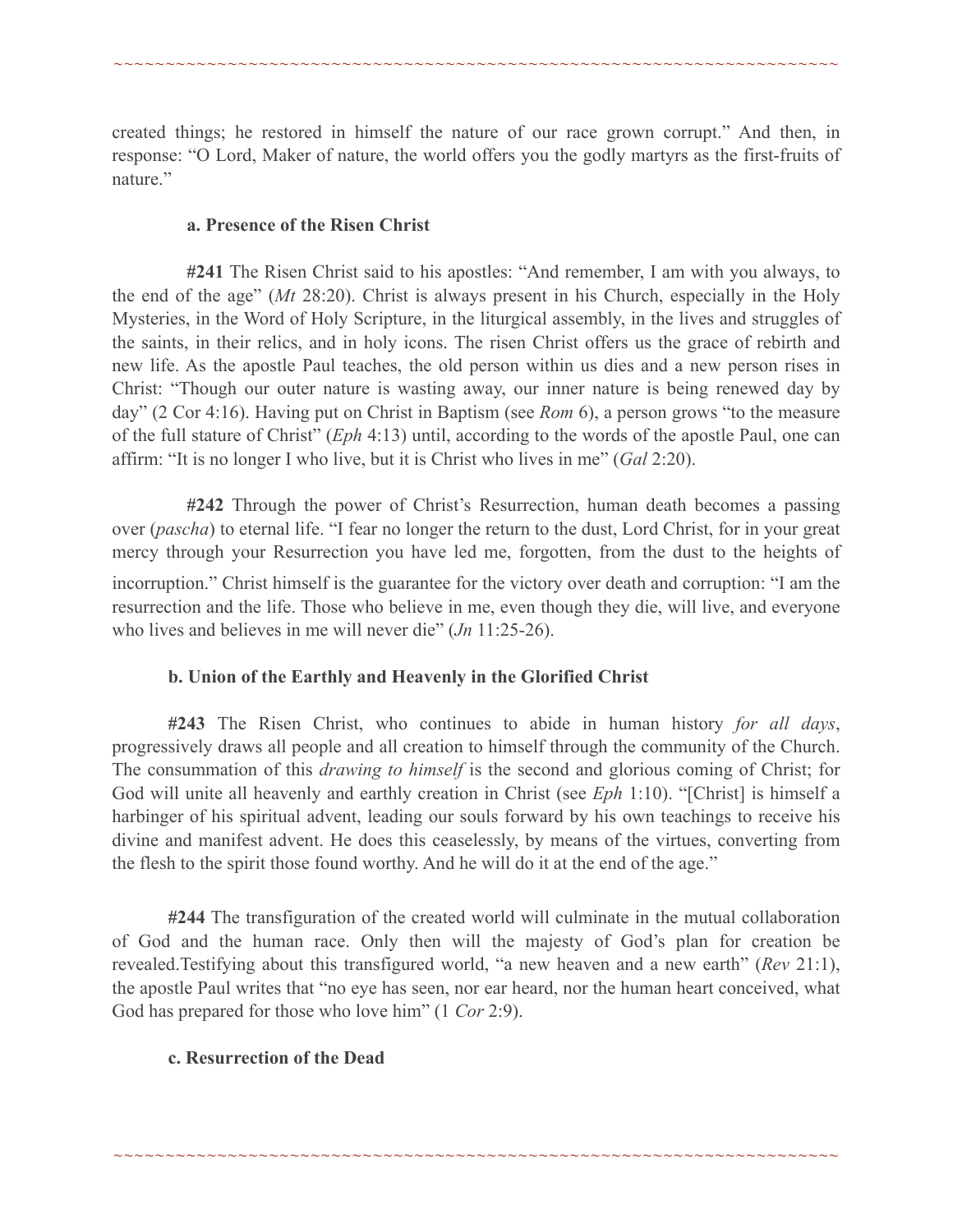**#245** The Resurrection of the dead, just as the creation, is a manifestation of God's creative power. In the Resurrection, Christ will lead humankind out from the dominion of death and corruption. What is sown is perishable, what is raised is imperishable. It is sown in dishonour, it is raised in glory. It is sown in weakness, it is raised in power. It is sown a physical body, it is raised a spiritual body. ... For this perishable body must put on imperishability, and this mortal body must put on immortality (1 *Cor* 15:42-44, 53). Saint Gregory of Nyssa notes: "God resurrects the humankind united with himself after the soul and body have separated and then have been reunited. This results in a total salvation."

~~~~~~~~~~~~~~~~~~~~~~~~~~~~~~~~~~~~~~~~~~~~~~~~~~~~~~~~~~~~~~~~~~~~~~

**#246** In the resurrection of the dead, "the dead will hear the voice of the Son of God, and those who hear will live ... and will come out - those who have done good, to the resurrection of life, and those who have done evil, to the resurrection of condemnation" (Jn 5:25, 29). "The dead shall rise from the tombs and all shall be gathered together from every generation. Then each one's secrets will be made manifest before you." The resurrection of the dead is "the restoration to a blessed and divine condition, separated from all shame and sorrow."

**#247** The glorification of a Christian's body already takes place in the Mystery of the Most Holy Eucharist, when it becomes one with the glorified Christ. "[The Eucharistic] breaking of one bread ... is the medicine of immortality, and the antidote to prevent us from dying." Thus, a human being grows to become a "spiritual body" (see 1 Cor 15:44): "Our bodies, when they receive the Eucharist, are no longer corruptible, having the hope of the resurrection to eternity."

#### **d. Divine Judgment**

**#248** Christ teaches: "I do not judge anyone who hears my words and does not keep them, for I came not to judge the world but to save the world. The one who rejects me and does not receive my word has a judge; on the last day the word that I have spoken will serve as judge" (*Jn* 12:47- 48). The Judgment of God is this: "The light has come into the world, and people loved darkness rather than light because their deeds were evil" (*Jn* 3:19). This judgment has already begun and is now; and the standard for judgment is faith in Christ: "Those who believe in him are not condemned; but those who do not believe are condemned already, because they have not believed in the name of the only Son of God" (*Jn* 3:18). Judgment depends upon faith and works of love: "As you did to one of the least of these my brethren, you did it ... [or] did not do it to me" (*Mt* 25:40-45, rsvce).

**#249** The Judgment of God began with the Incarnation of Christ (see *Jn* 1:9- 13) and shall be fulfilled at his glorious second coming (see *Mt* 25:31). However, "about that day and hour no one knows, neither the angels of heaven, nor the Son, but only the Father" (*Mt* 24:36). This Judgment will be fearful to all evildoers (see *Mt* 7:23); but for the righteous, it shall be a blessing (see *Mt* 25:34).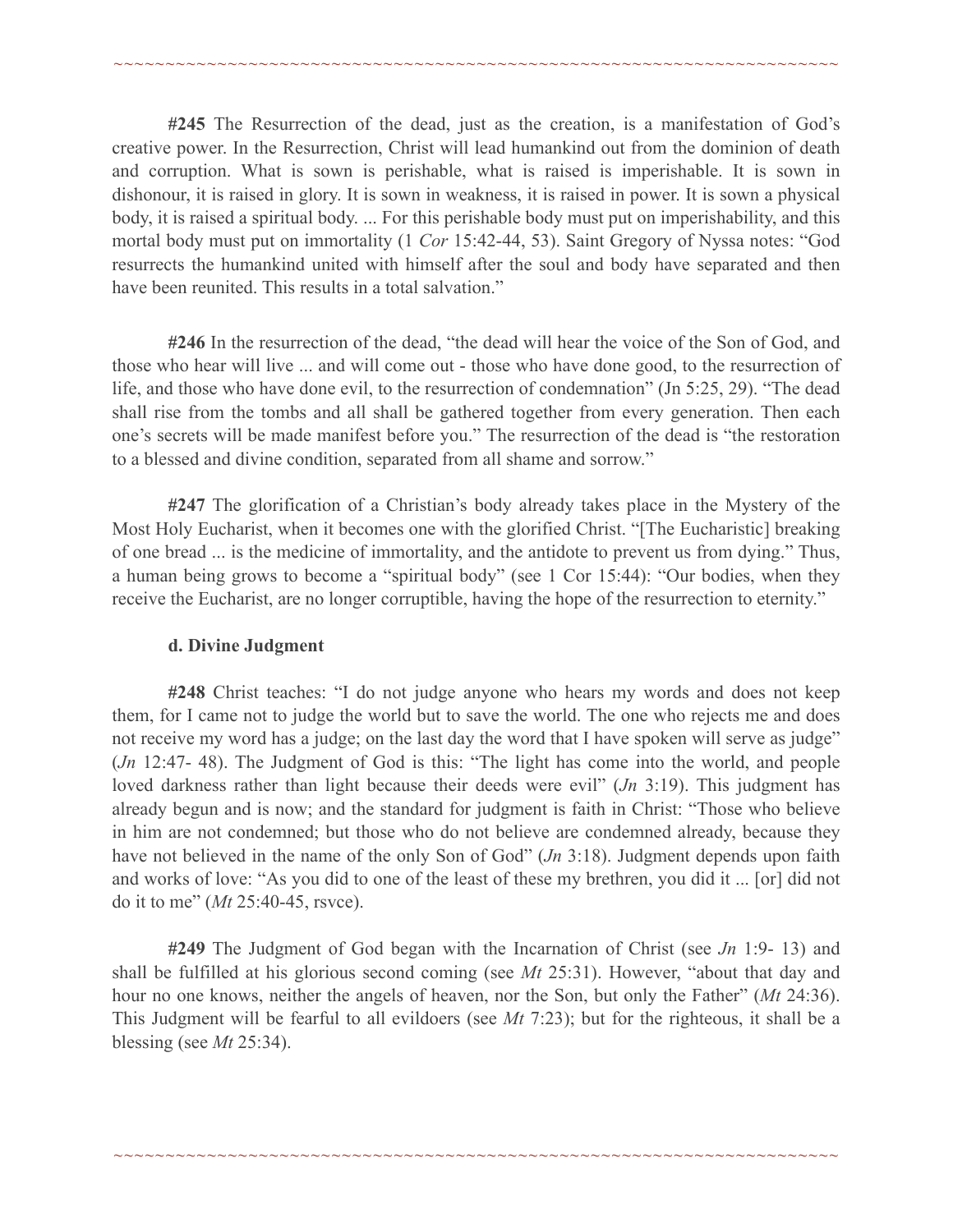**#250** If a person has fallen asleep in God, having repented of all sins, but has not yet achieved spiritual maturity - the fullness of life in Christ - then that person enters the kingdom of God "as through fire" (1 Cor 3:15). After death, such a person is still in need of spiritual healing and cleansing of all stain, in order to dwell "in a place of light ... where there is no pain, sorrow, or mourning." In the Church, this healing condition of the dead is referred to as "purgatory."

~~~~~~~~~~~~~~~~~~~~~~~~~~~~~~~~~~~~~~~~~~~~~~~~~~~~~~~~~~~~~~~~~~~~~~

*Every fair and God-beloved soul, once it has been set free from the bonds of the body, departs hence, and immediately enjoys a sense and perception of the blessings which await it, inasmuch as that which darkened it has been purged away, or laid aside - I know not how else to term it. It then feels a wondrous pleasure and exultation, and goes rejoicing to meet its Lord.* 

For this reason the Church prays for the departed:

Let us then give them aid and perform commemorations for them. For if *the children of Job were purged by the sacrifice of their father, why do you doubt that when we too offer for the departed, some consolation arises to them? Since God is wont to grant the petitions of those who ask for others.* 

**#251** Being unrepentant until death results in the tragic reality of hell. The fire of hell signifies an unrepentant person's inability to accept God's love. "The Word of God is light, which illumines the minds of the faithful; but at the same time, it is also the fire of judgment, which consumes those, who ... abide in the night-darkness of this life." Hell is not so much the punishment of God as it is the condition voluntarily chosen by the person. It is in this state,

> *the soul shall be found to be outside the order, and connection, and harmony in which it was created by God ... Not harmonizing with itself in the purposefulness of its rational movements, it will experience the chastisement and torture that arises from warring with itself, and feel punished by its own disordered condition.*

#### **e. God - All in All**

**#252** In his glorious second coming, Christ will transfigure the whole world, which will become free of all corruption and all things that pass. "Beloved, we are God's children now; what we will be has not yet been revealed. What we do know is this: when he is revealed, we will be like him, for we will see him as he is" (1 *Jn* 3:2). The transfigured world will serve and assist humankind in glorifying God. Holy Scripture refers to this transfigured world as "the heavenly Jerusalem," where "there will be no more night. [T] hey need no light of lamp or sun, for the Lord God will be their light, and they will reign forever and ever" (*Rev* 22:5).